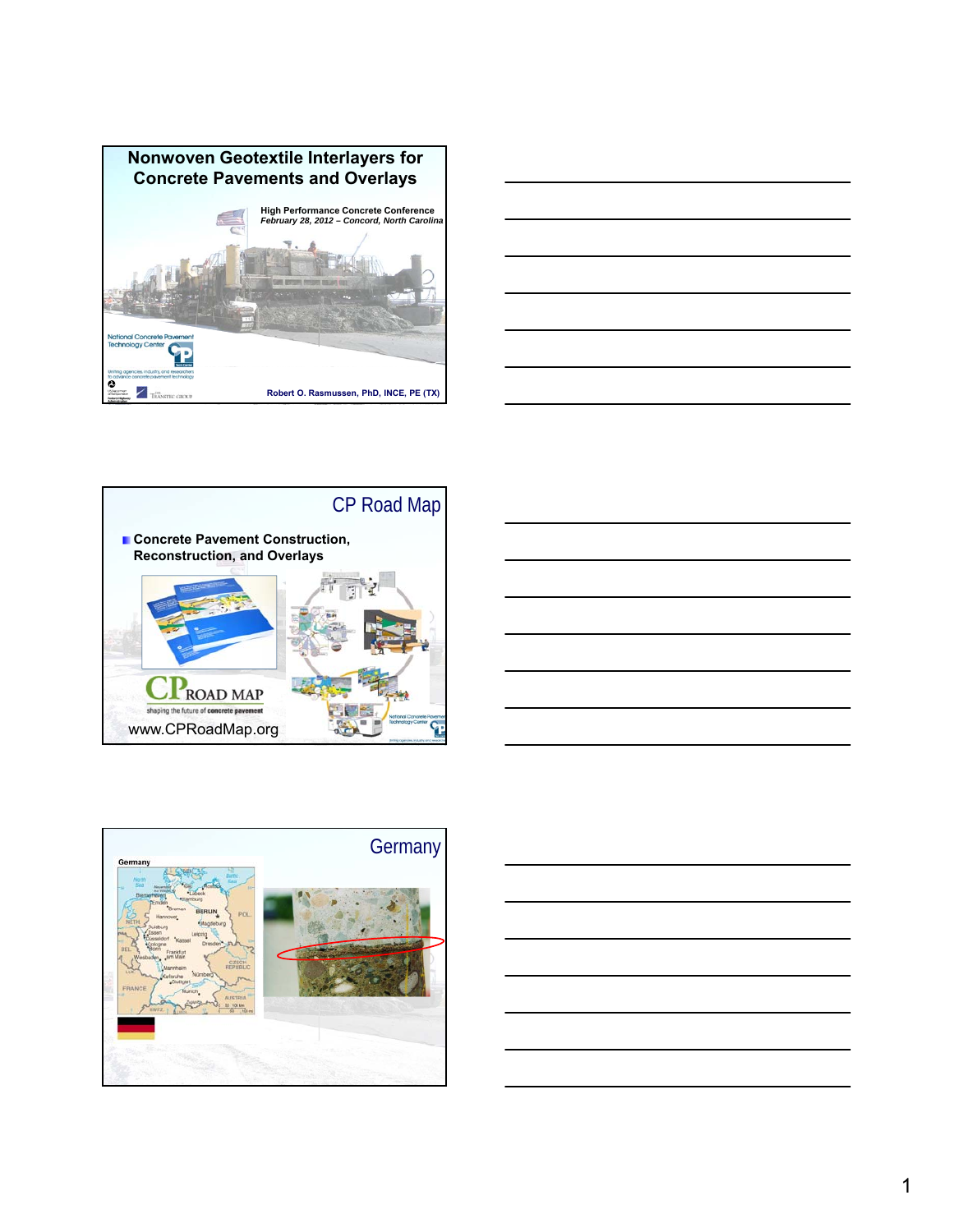









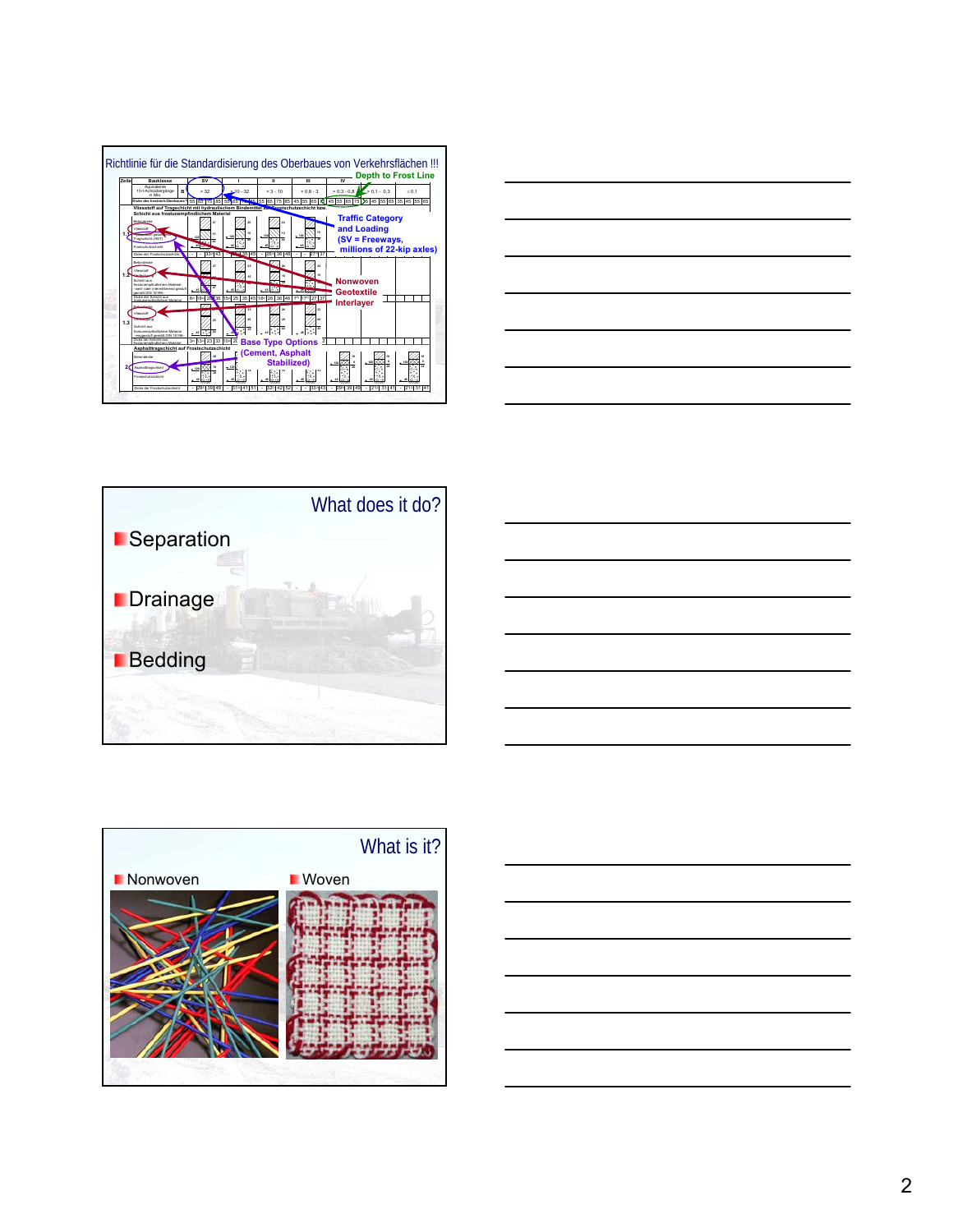| Property                                                                               | <b>Requirements</b>                                                                                                                                                      | <b>Test Procedure</b>                                   |
|----------------------------------------------------------------------------------------|--------------------------------------------------------------------------------------------------------------------------------------------------------------------------|---------------------------------------------------------|
| <b>Geotextile Type</b>                                                                 | Nonwoven, needle-punched.<br>no thermal treatment (calendaring or IR)                                                                                                    | <b>EN 13249, Annex F</b><br>(Certification)             |
| Color                                                                                  | Uniform/nominally same color fibers                                                                                                                                      | (Visual Inspection)                                     |
| Mass per unit area                                                                     | $\geq 500$ g/m <sup>2</sup> (14.7 oz/sq.yd)<br>$\leq 550$ g/m <sup>2</sup> (16.2 oz/sq.yd)                                                                               | <b>ISO 9864</b><br>(ASTM D 5261)                        |
| <b>Thickness under load (pressure)</b>                                                 | [a] At 2 kPa (0.29 psi):<br>$\geq 3.0$ mm (0.12 in.)<br>[b] At 20 kPa (2.9 psi):<br>$\geq$ 2.5 mm (0.10 in.)<br>[c] At 200 kPa (29 psi):<br>$\geq 1.0$ mm (0.04 in.)     | <b>ISO 9863-1</b><br>(ASTM D 5199)                      |
| Wide-width tensile strength                                                            | $\geq$ 10 kN/m (685 lb/ft)                                                                                                                                               | ISO 10319<br>(ASTM D 4595)                              |
| <b>Wide-width maximum elongation</b>                                                   | 5130%                                                                                                                                                                    | <b>ISO 10319</b><br>(ASTM D 4595)                       |
| Water permeability in<br>normal direction<br>under load (pressure)                     | At 20 kPa (2.9 psi):<br>$\geq 1 \times 10^{-4}$ m/s (3.3×10 <sup>-4</sup> ft/s)                                                                                          | DIN 60500-4<br>(mod. ASTM D 5493)                       |
| In-plane water permeability<br><i><b>(transmissivity)</b></i><br>under load (pressure) | [a] At 20 kPa (2.9 psi):<br>$\ge 5 \times 10^{-4}$ m/s (1.6 $\times 10^{-3}$ ft/s)<br>[b] At 200 kPa (29 psi):<br>$\ge 2 \times 10^{-4}$ m/s (6.6 $\times 10^{-4}$ ft/s) | <b>ISO 12958</b><br>(ASTM D 4716)                       |
| <b>Weather resistance</b>                                                              | Retained Strength ≥ 60%                                                                                                                                                  | <b>FN 12224</b><br>(ASTM D 4355 @<br>500 hrs. exposure) |
| <b>Alkali resistance</b>                                                               | ≥ 96% Polypropylene/Polyethylene                                                                                                                                         | <b>EN 13249, Annex B</b><br>(Certification)             |



| <b>Vendor</b>              | <b>Material</b>                               |
|----------------------------|-----------------------------------------------|
| BECO Bermüller & Co. GmbH  | Betex TP 50                                   |
| Heusker, Inc.              | <b>HaTe B 500</b>                             |
| <b>NAUE GmbH &amp; Co.</b> | Secutex R 501 (PP white)                      |
| Propex, Inc.               | Geotex 1341                                   |
| <b>TenCate</b>             | Polyfelt P 50<br>Mirafi 1160N<br>Mirafi 1450B |

|  | ___ |
|--|-----|
|  |     |
|  |     |
|  |     |
|  |     |
|  |     |
|  |     |
|  |     |
|  |     |
|  | __  |
|  |     |
|  |     |
|  | ___ |
|  |     |
|  |     |
|  |     |
|  |     |
|  |     |
|  |     |



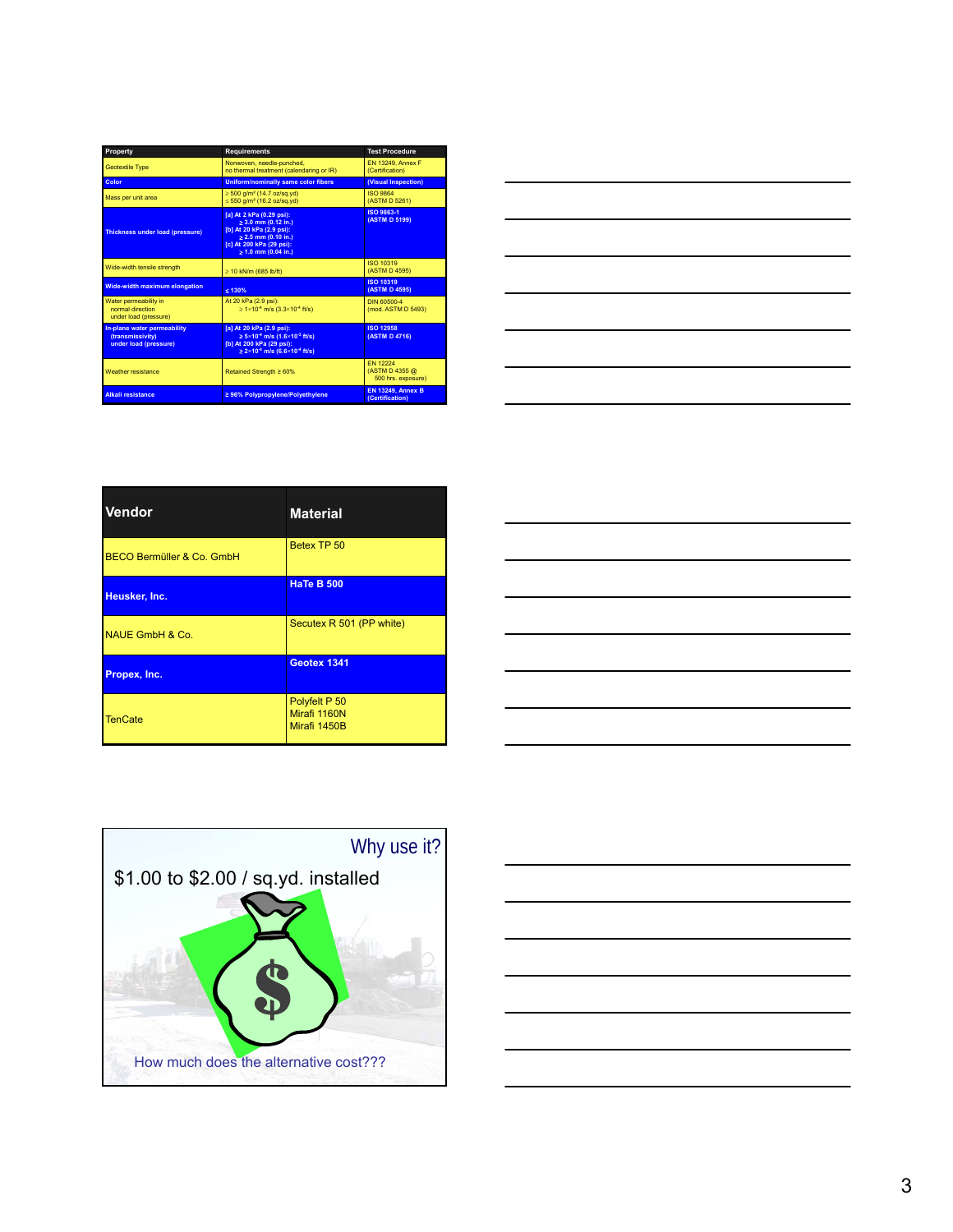









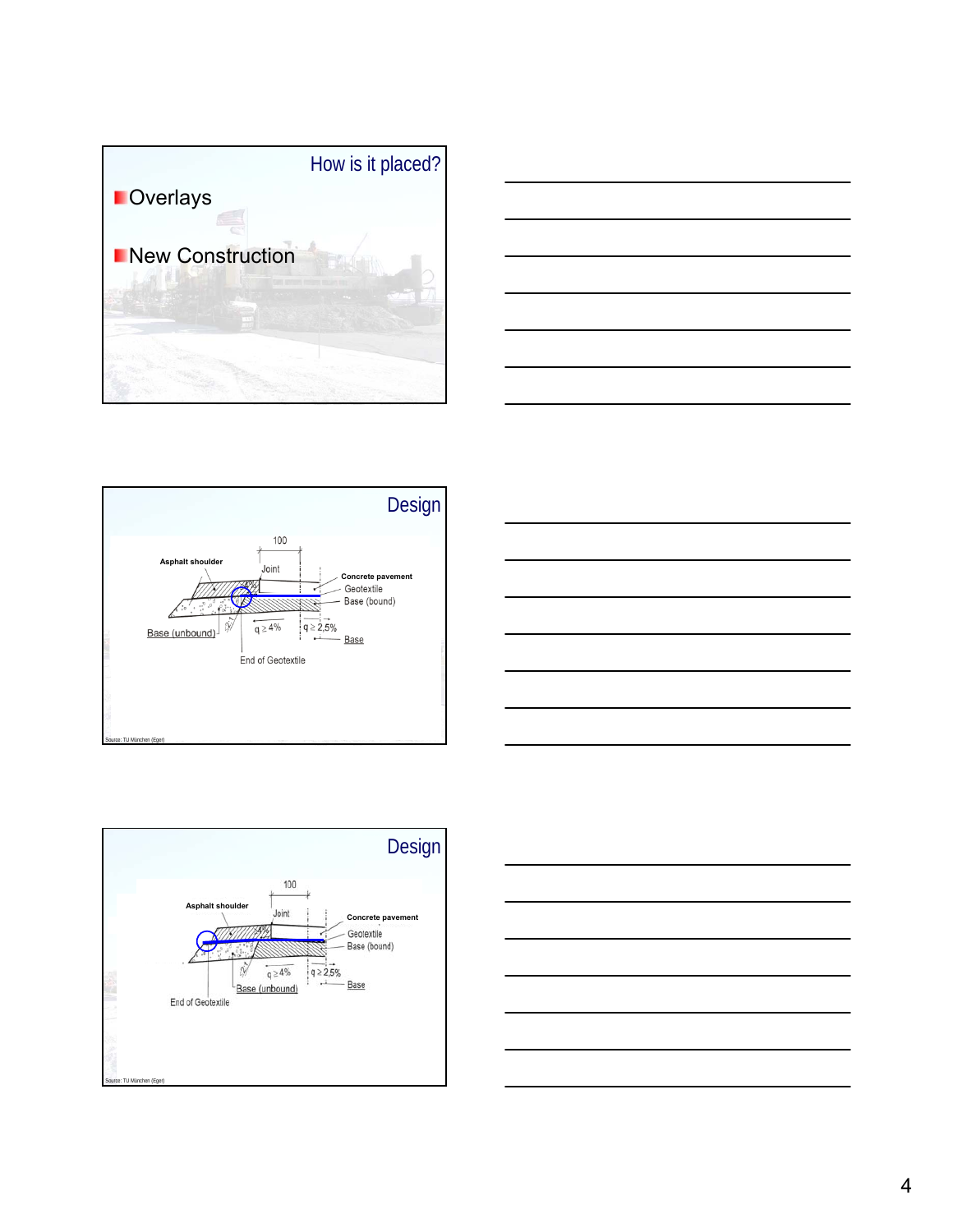







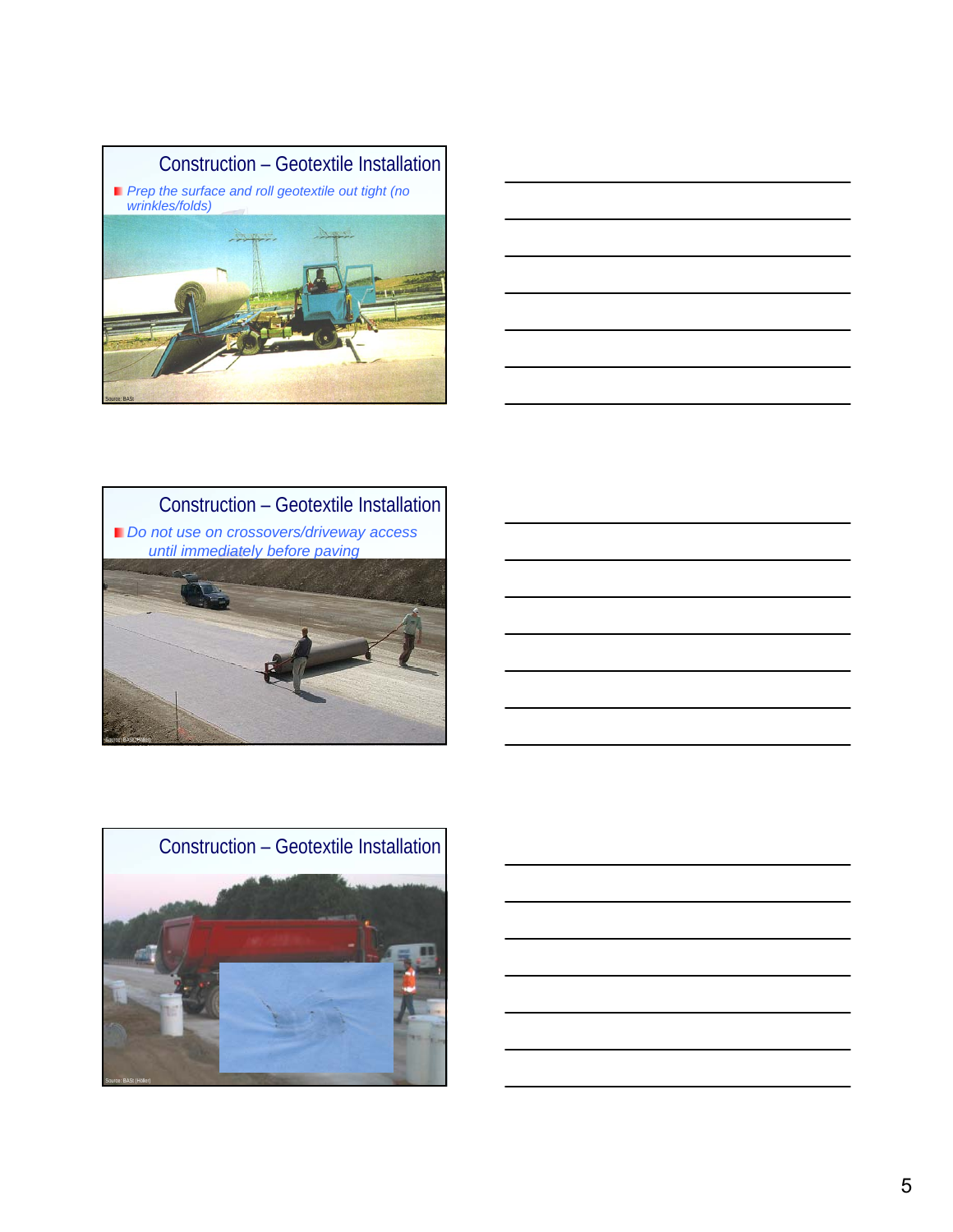







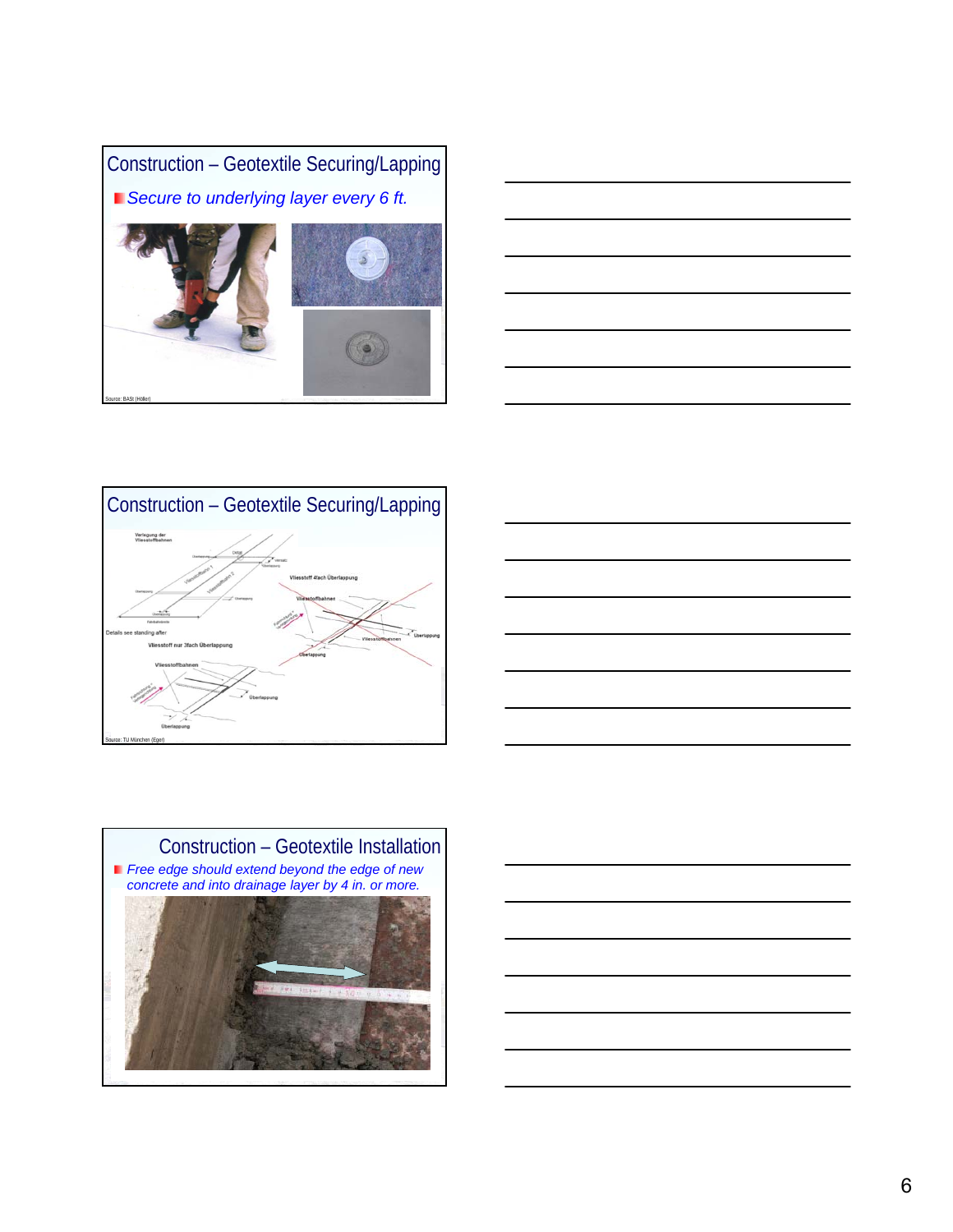







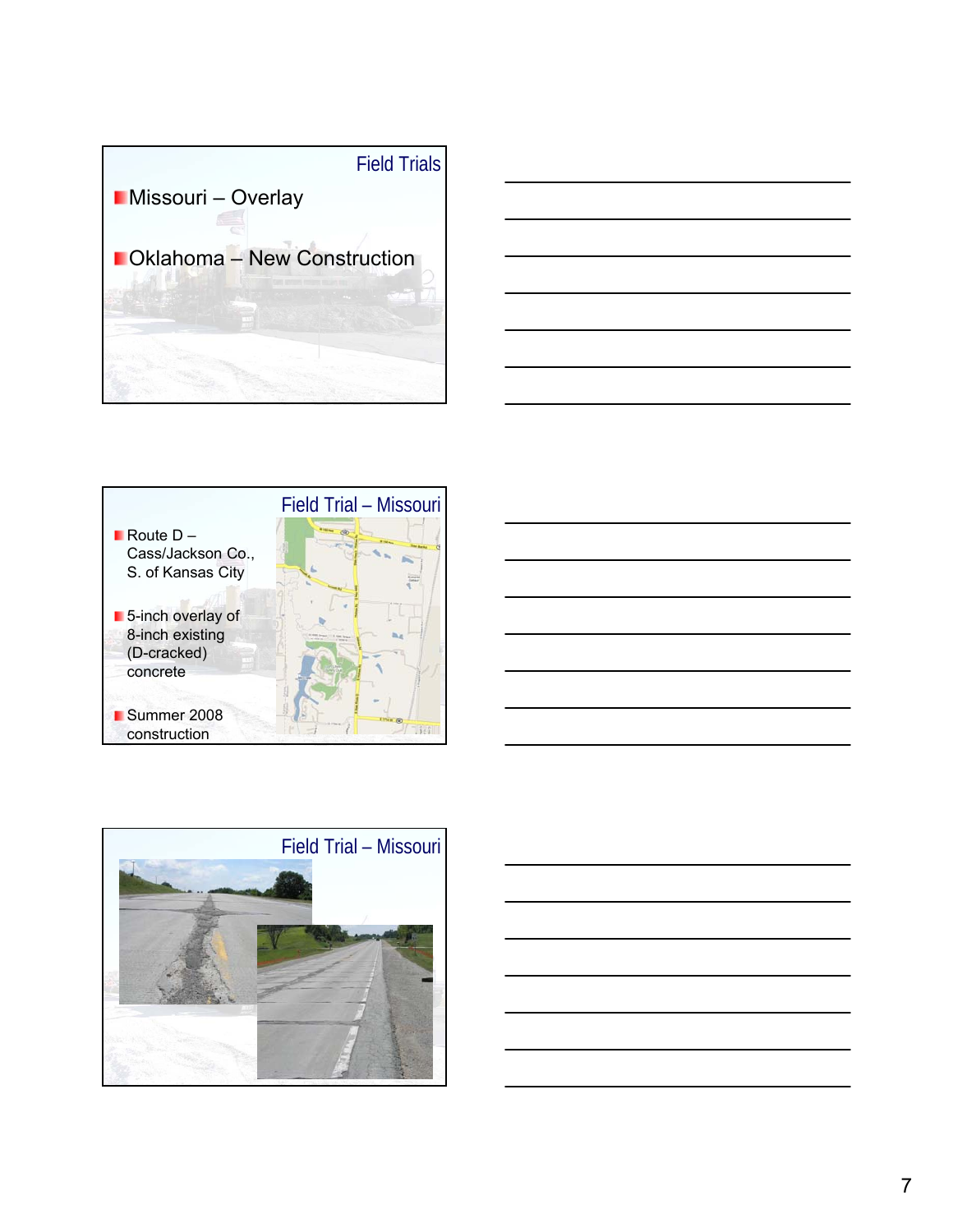









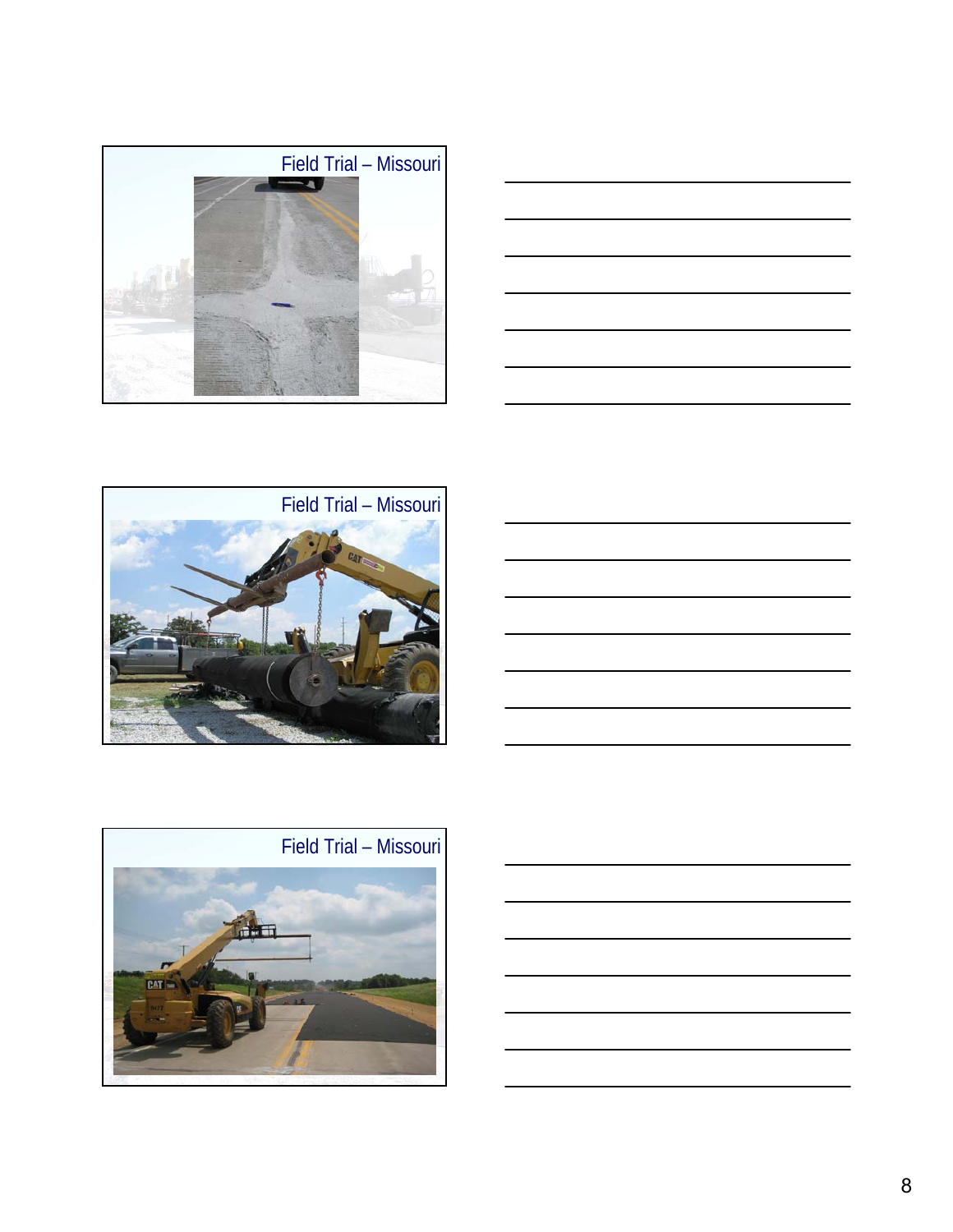









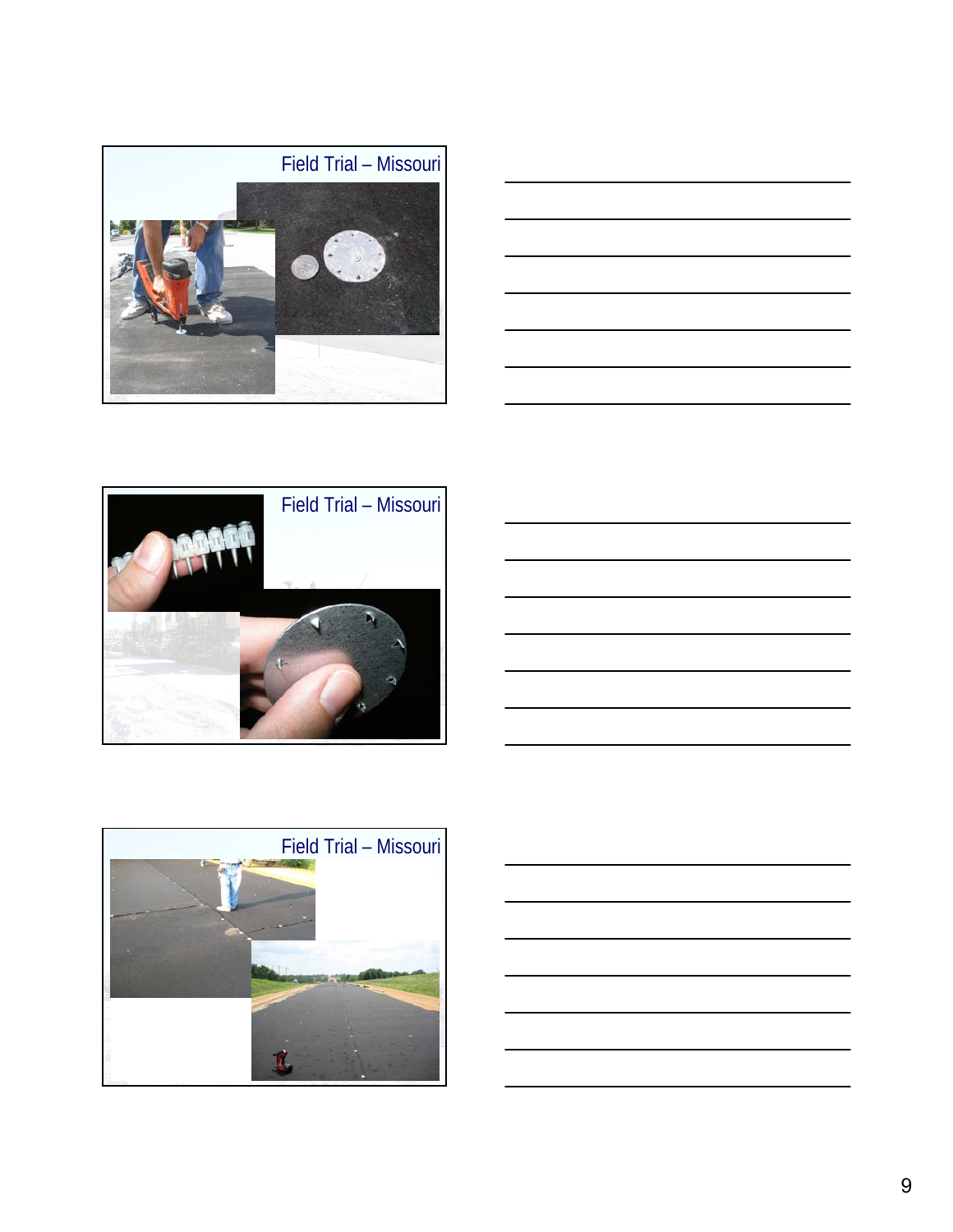









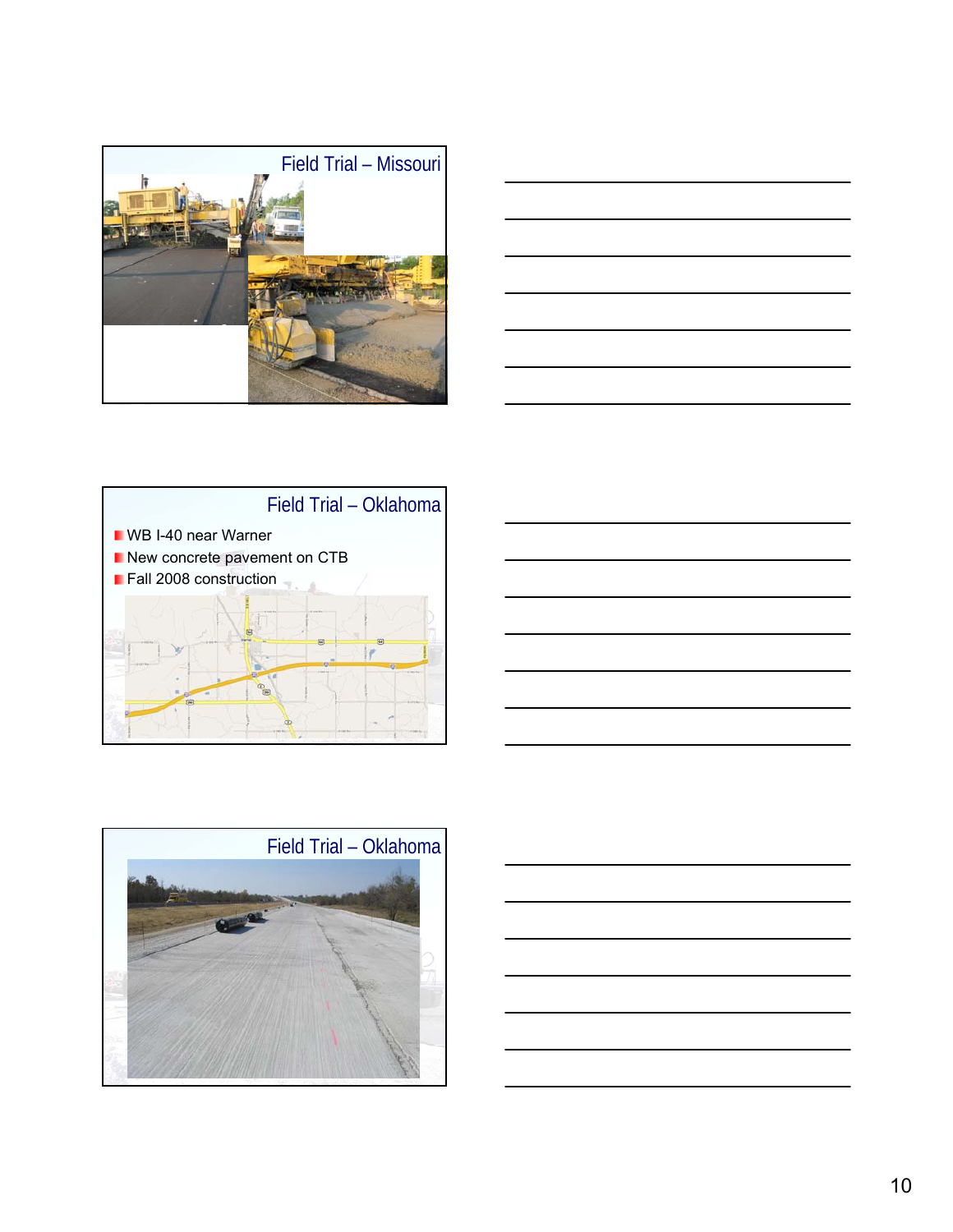